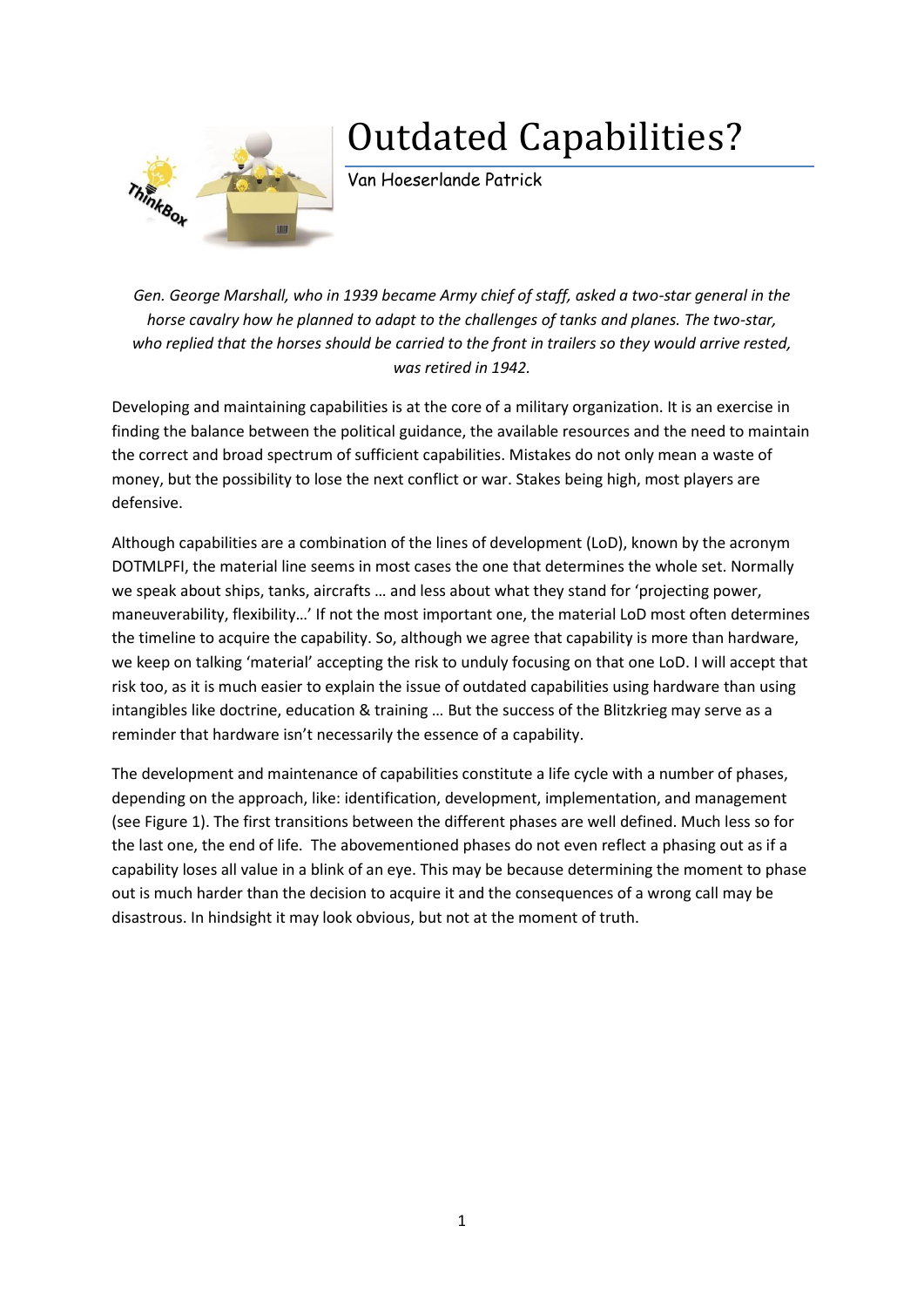

Figure 1: Phases of the Life Cycle of a Capability

<span id="page-1-0"></span>However hard it may be, it must be done because maintaining an outdated capability gives one a false feeling of safety while spending money needed to be really secure. Once a capability is considered outdated, one should ventilate the freed-up money towards the development of worthy capabilities. So, it isn't sufficient to know which capabilities are the right candidates to get rid off, but also the ones that are promising to be developed.

Another way to look at this issue is through the lens of evolving requirements. When we consider the changing requirements in time, we should get something like the simplified graphic o[f Figure 2.](#page-2-0) The moment – I used a theoretical step function visualized by the red line - we acquire the capability satisfying the correctly defined set of requirements we should have created a superiority gap in relation to our adversaries (in [Figure 2](#page-2-0) illustrated by the red line jumping to the dotted line representing the level of requirements we wanted the capability to staisfy). Our adversaries in turn will do almost anything to deprive us from that advantage and, providing we do nothing to counter that, they will succeed. From that moment on, when we stick to simply maintaining our capability, they are in a position to acquire superiority, or from our point of view, to widen the inferiority gap. Investing money after the useful lifespan is reached, is clearly a waste.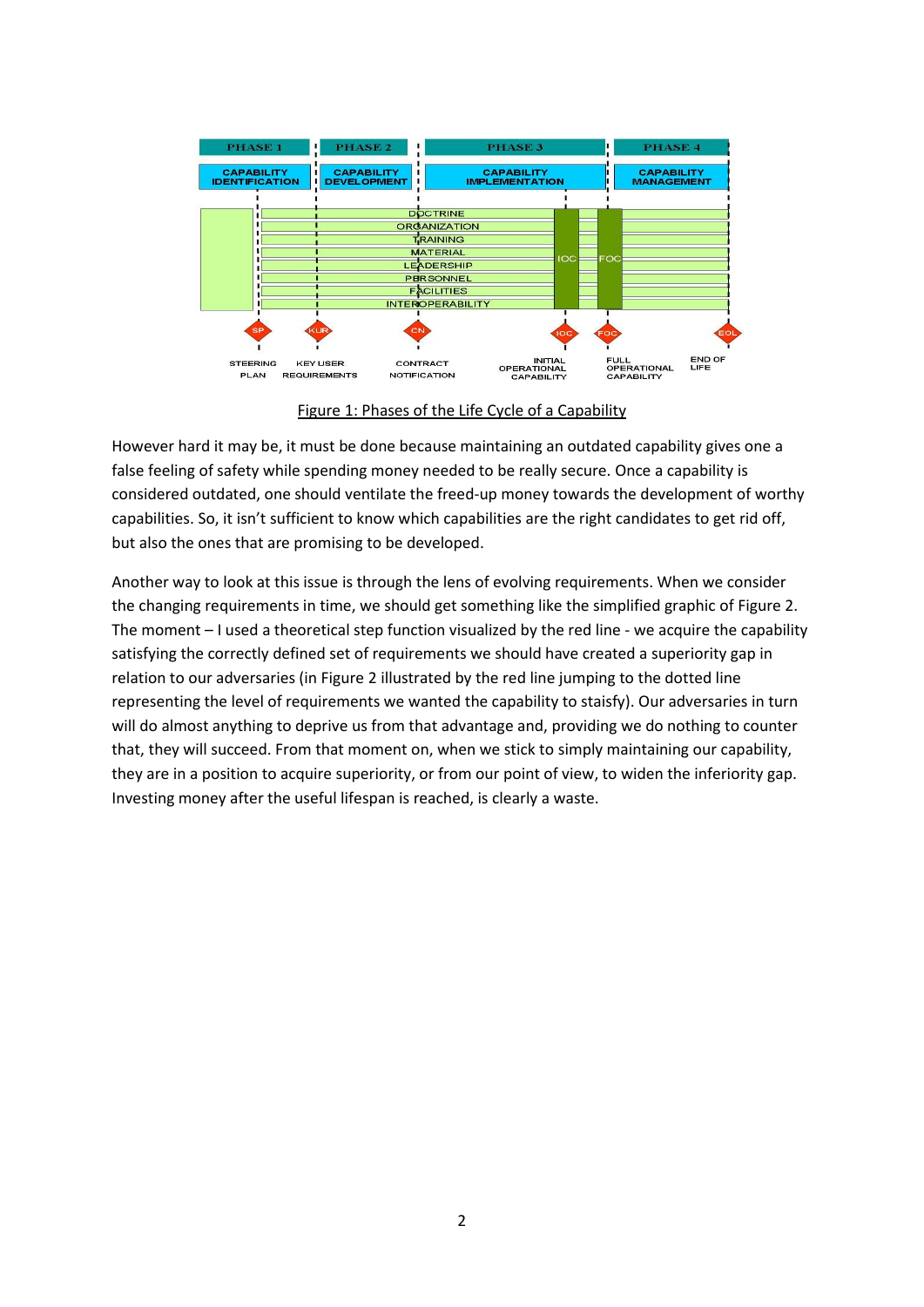

Ti: Time to develop and implement

Figure 2: Evolving Requirements

<span id="page-2-0"></span>Maybe we can learn a few things from the civilians about how to decide when a capability is outdated? Managing capabilities is a bit like portfolio management in the world of business. When a firm has multiple strategic business units, it must decide what the objectives and strategies for each business are and how to allocate resources among them. A group of businesses can be considered as a portfolio of business units owned by a single firm. In order to evaluate each business, companies sometimes utilize what's called a portfolio planning approach. Such an approach involves analyzing a firm's entire collection of businesses relative to one another. The Boston Consulting Group (BCG) matrix is a widely used approach (se[e Figure 3\)](#page-3-0).

The BCG matrix helps companies evaluate each of its Strategic Business Units (SBU) based on two factors: (1) the SBU's market growth rate (i.e., how fast the unit is growing compared to the industry in which it competes) and (2) the SBU's relative market share (i.e., how the unit's share of the market compares to the market share of its competitors). Because the BCG matrix assumes that profitability and market share are highly related, it is a useful approach for making business and investment decisions. However, the BCG matrix is subjective and managers should also use their judgment and other planning approaches before making decisions. Businesses of products are classified as stars, cash cows, question marks (problem children), or dogs:

- **Stars:** Everyone wants to be a star. A star is a product with high growth and a high market share. To maintain the growth of their star products, a company may have to invest money to improve them and how they are distributed as well as promote them.
- **Cash Cows:** A cash cow is a product with low growth and a high market share. Cash cows have a large share of a shrinking market. Although they generate a lot of cash, they do not have a long-term future.
- **Question Marks or Problem Children:** Did you ever hear an adult say they didn't know what to do with a child? The same question or problem arises when a product has a low share of a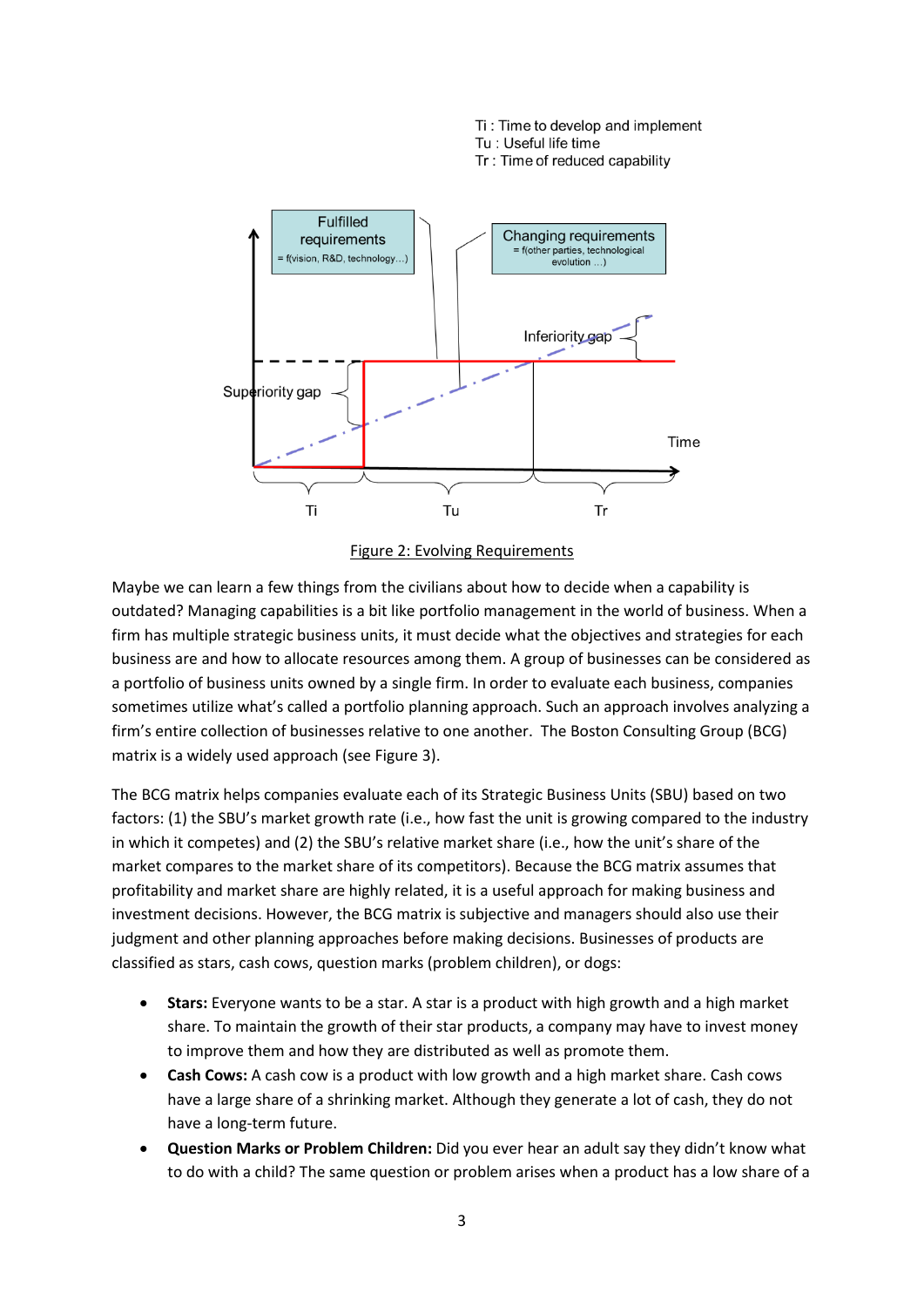high-growth market. Managers classify these products as question marks or problem children. They must decide whether to invest in them and hope they become stars or gradually eliminate or sell them.

 **Dogs:** In business, it is not good to be considered a dog. A dog is a product with low growth and low market share. Dogs do not make much money and do not have a promising future. Companies often get rid of dogs. However, some companies are hesitant to classify any of their products as dogs. As a result, they keep producing products and services they shouldn't or invest in dogs in hopes they'll succeed.



Figure 3: The Boston Consulting Group (BCG) matrix

<span id="page-3-0"></span>As we don't worry about market share, nor market growth, how should we translate this matrix into a useful tool for the military? The x-axe, 'Market Share', expresses how strong a business is in its field. The higher the market share, the more difficult it is for the competitors to get the upper hand, although a change in approach may cause a sudden shift. As military this is comparable to 'the available quantity of a capability'. The word 'quantity' must be interpreted in a broad sense as it is more about the amplitude of the effect than about mere volume. The y-axe, 'Market Growth', is about the potential of a business unit to growth. For the military this means how big is the 'potential superiority gap of a capability'. This results in the matrix of [Figure 4.](#page-4-0)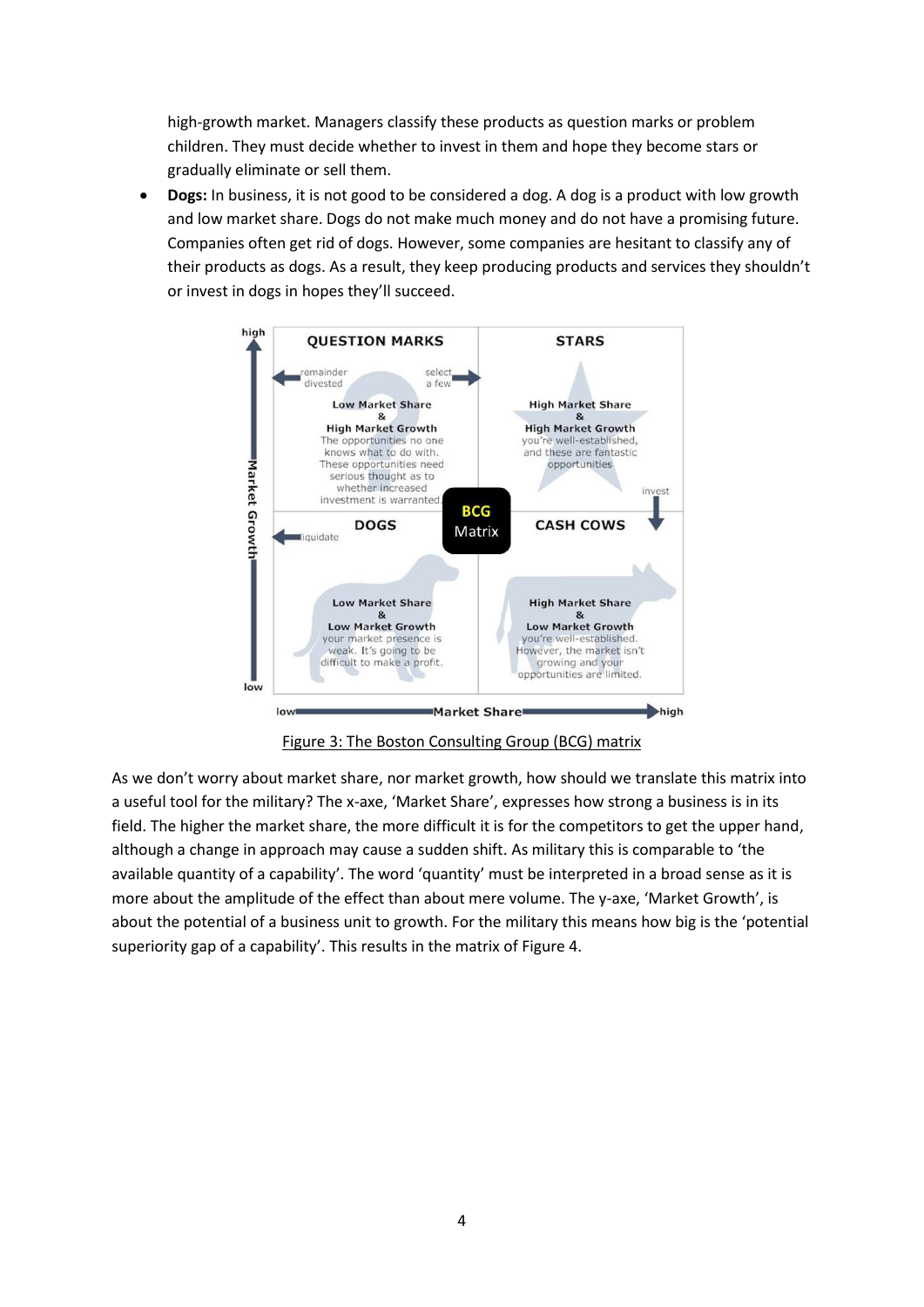

Figure 4: The Military Capability Matrix

<span id="page-4-0"></span>These two axes divide the field of capabilities into 4 segments:

- **Decisive** capabilities are capabilities that are readily available in sufficient volume and superior in regard to those of the other side. Armed forces are looking for capabilities in this segment as they (might) provide a long term security. The problem is that these kinds of capabilities are mostly (very) expensive and take a long time to perfect. Examples are aircraft carriers,  $5<sup>th</sup>$  generation fighters ...
- **Common** capabilities are those that are readily available for almost all sides. There is nothing special about it. Although common you have to possess some volume of it, because the side that has none (or too few) may be in trouble. Examples may be main battle tanks, artillery, infantry …
- **Uncertain** capabilities are potentially superior, but not available (yet) in big enough quantity to have a major impact on the battlefield. The real effect may not yet be known because a premature use may backlash. Examples of these are the untested, disastrous use in 1864 of an underground explosion to breach the Confederate defenses of Petersburg, Virginia, also known as the Battle of the Crater; the HMS *Dreadnought*'s entry into service in 1906 represented such an advance in naval technology that she made a whole generation of ships obsolete and made the British Navy lose its superiority overnight because other nations could easily copy the concept (the effect of losing an advantageous position due to the introduction of an radically new capability is sometimes referred to as a 'dreadnought' event); the first exploratory use of mustard gas (Yperite) in 1917 by the German army against British and Canadian soldiers near Ypres, Belgium, …
- **Outdated** capabilities don't provide any superiority and may even be inferior to the other side's capabilities. These capabilities use resources without added value. Examples are the horse cavalry when tanks matured, sail when steam was introduced in warships …